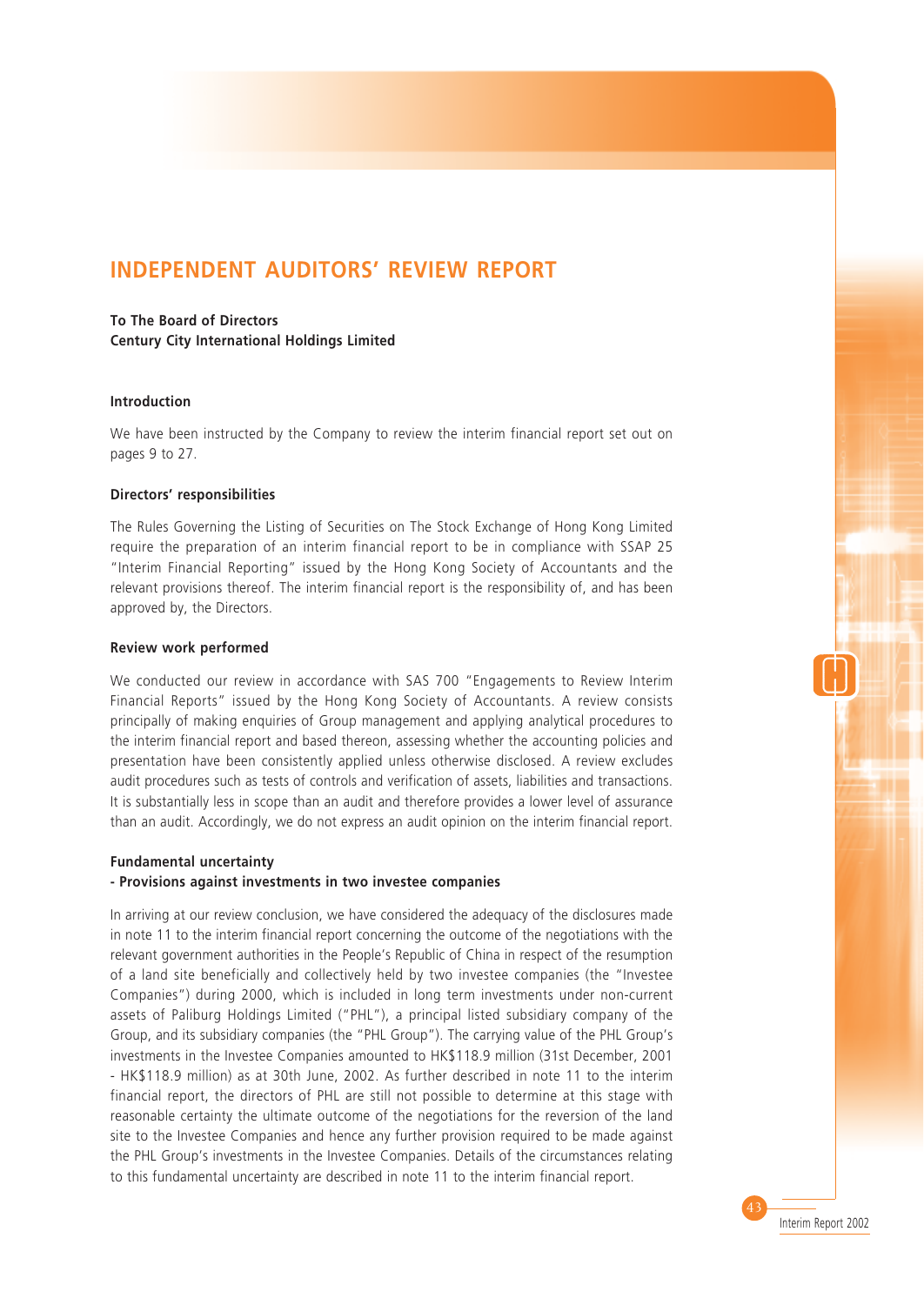#### **Fundamental uncertainty - Provision against a receivable**

In arriving at our review conclusion, we have considered the adequacy of the disclosures made in note 13 to the interim financial report concerning the outcome in respect of a receivable of approximately HK\$400.1 million as at 30th June, 2002 included in debtors, deposits and prepayments under current assets of Regal Hotels International Holdings Limited ("RHIHL"), a principal listed subsidiary company of PHL, and its subsidiary companies (the "RHIHL Group"). The receivable comprised (i) deferred consideration of US\$45.0 million (approximately HK\$351.0 million) which arose in connection with the RHIHL Group's disposal of its hotel interests in the United States of America in December 1999 (the "Disposal"); and (ii) interest aggregating HK\$49.1 million accrued thereon (collectively, the "Consideration Receivable") which was due to be paid by the purchaser (the "Purchaser") on 17th December, 2001. As more fully explained in note 13 to the interim financial report, the Purchaser alleged that the aggregate amount of certain indemnity claims, relating to litigation cases underlying the third party claims covered by indemnifications given by the RHIHL Group under the Disposal agreement, exceeded the deferred consideration and also demanded for security from the RHIHL Group for future potential claims, and hence has withheld payment to the RHIHL Group of the Consideration Receivable. To date, most of the major claims notified by the Purchaser have either been dismissed, resolved or settled for relatively insignificant amounts. However, the directors of RHIHL are currently unable to determine with reasonable certainty the time ultimately required for the recovery of the Consideration Receivable and any legal or settlement costs that may be involved. Accordingly, the directors of RHIHL are currently unable to determine whether a provision, if any, is required against the Consideration Receivable. Details of the circumstances relating to this fundamental uncertainty are described in note 13 to the interim financial report.

#### **Fundamental uncertainties relating to the going concern basis**

In arriving at our review conclusion, we have considered the adequacy of the disclosures made in note 2 to the interim financial report which explain the circumstances giving rise to the fundamental uncertainties relating to:

- i. the outcome of the proposed restructuring of the existing outstanding indebtedness of the Group to replace the Group's existing informal standstill agreement;
- ii. the outcome of completion of the proposed settlement with the bondholders of two outstanding bonds of the PHL Group;
- iii. the outcome of finalisation of the proposed bilateral facility arrangement with a financial creditor of the PHL Group to replace its existing informal standstill arrangement;
- iv. the satisfactory servicing of the milestone payments by the RHIHL Group specified in the standstill agreement dated 4th September, 2002 during the standstill period in relation to two loans aggregating HK\$4,901.6 million as at 30th June, 2002;
- v. the successful recovery of the RHIHL Group's Consideration Receivable;

44